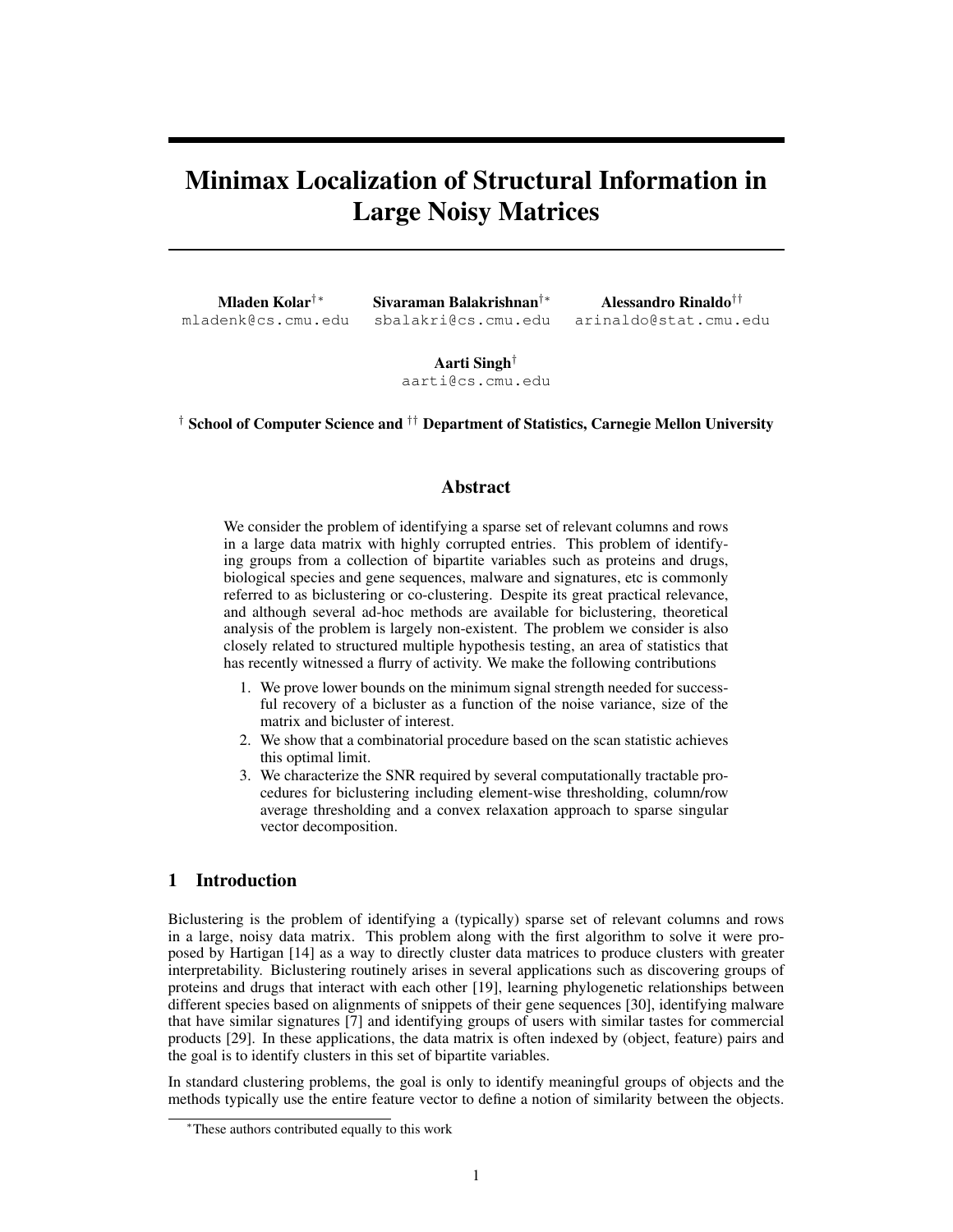Biclustering can be thought of as high-dimensional clustering where only a subset of the features are relevant for identifying similar objects, and the goal is to identify not only groups of objects that are similar, but also which features are relevant to the clustering task. Consider, for instance gene expression data where the objects correspond to genes, and the features correspond to their expression levels under a variety of experimental conditions. Our present understanding of biological systems leads us to expect that subsets of genes will be co-expressed only under a small number of experimental conditions. Although, pairs of genes are not expected to be similar under *all* experimental conditions it is critical to be able to discover local expression patterns, which can for instance correspond to joint participation in a particular biological pathway or process. Thus, while clustering aims to identify *global* structure in the data, biclustering take a more *local* approach by jointly clustering *both* objects and features.

Prevalent techniques for finding biclusters are typically heuristic procedures with little or no theoretical underpinning. In order to study, understand and compare biclustering algorithms we consider a simple theoretical model of biclustering [18, 17, 26]. This model is akin to the spiked covariance model of [15] widely used in the study of PCA in high-dimensions.

We will focus on the following simple observation model for the matrix  $A \in \mathbb{R}^{n_1 \times n_2}$ :

$$
\mathbf{A} = \beta \mathbf{u} \mathbf{v}' + \mathbf{\Delta} \tag{1}
$$

where  $\Delta = {\Delta_{ij}}_{i \in [n_1], j \in [n_2]}$  is a random matrix whose entries are i.i.d.  $\mathcal{N}(0, \sigma^2)$  with  $\sigma^2 > 0$ known,  $\mathbf{u} = \{u_i : i \in [n_1]\}$  and  $\mathbf{v} = \{v_i : i \in [n_2]\}$  are unknown deterministic unit vectors in  $\mathbb{R}^{n_1}$  and  $\mathbb{R}^{n_2}$ , respectively, and  $\beta > 0$  is a constant. To simplify the presentation, we assume that  $\mathbf{u} \propto \{0,1\}^{n_1}$  and  $\mathbf{v} \propto \{0,1\}^{n_2}$ . Let  $K_1 = \{i : u_i \neq 0\}$  and  $K_2 = \{i : v_i \neq 0\}$  be the sets indexing the non-zero components of the vectors u and v, respectively. We assume that u and v are sparse, that is,  $k_1 := |K_1| \ll n_1$  and  $k_2 := |K_2| \ll n_2$ . While the sets  $(K_1, K_2)$  are unknown, we assume that their cardinalities are known. Notice that the magnitude of the signal for all the coordinates in the bicluster  $K_1 \times K_2$  is  $\frac{\beta}{\sqrt{k_1}}$  $\frac{\beta}{k_1 k_2}$ . The parameter  $\beta$  measures the strength of the signal, and is the key quantity we will be studying.

We focus on the case of a single bicluster that appears as an elevated sub-matrix of size  $k_1 \times k_2$  with signal strength  $\beta$  embedded in a large  $n_1 \times n_2$  data matrix with entries corrupted by additive Gaussian noise with variance  $\sigma^2$ . Under this model, the biclustering problem is formulated as the problem of estimating the sets  $K_1$  and  $K_2$ , based on a single noisy observation **A** of the unknown signal matrix  $\beta$ uv'. Biclustering is most subtle when the matrix is large with several irrelevant variables, the entries are highly noisy, and the bicluster is small as defined by a sparse set of rows/columns. We provide a sharp characterization of tuples of  $(\beta, n_1, n_2, k_1, k_2, \sigma^2)$  under which it is possible to recover the bicluster and study several common methods and establish the regimes under which they succeed.

We establish minimax lower and upper bounds for the following class of models. Let

$$
\Theta(\beta_0, k_1, k_2) := \{ (\beta, K_1, K_2) : \beta \ge \beta_0, |K_1| = k_1, K_1 \subset [n_1], |K_2| = k_2, K_2 \subset [n_2] \} \tag{2}
$$

be a set of parameters. For a parameter  $\theta \in \Theta$ , let  $\mathbb{P}_{\theta}$  denote the joint distribution of the entries of  $\mathbf{A} = \{a_{ij}\}_{i \in [n_1], j \in [n_2]}$ , whose density with respect to the Lebesgue measure is

$$
\prod_{ij} \mathcal{N}(a_{ij}; \beta(k_1 k_2)^{-1/2} \, \mathbb{I}\{i \in K_1, j \in K_2\}, \sigma^2),\tag{3}
$$

where the notation  $\mathcal{N}(z; \mu, \sigma^2)$  denotes the distribution  $p(z) \sim \mathcal{N}(\mu, \sigma^2)$  of a Gaussian random variable with mean  $\mu$  and variance  $\sigma^2$ , and II denotes the indicator function.

We derive a lower bound that identifies tuples of  $(\beta, n_1, n_2, k_1, k_2, \sigma^2)$  under which we can recover the true biclustering from a noisy high dimensional matrix. We show that a combinatorial procedure based on the scan statistic achieves the minimax optimal limits, however it is impractical as it requires enumerating all possible sub-matrices of a given size in a large matrix. We analyze the scalings (i.e. the relation between  $\beta$  and  $(n_1, n_2, k_1, k_2, \sigma^2)$ ) under which some computationally tractable procedures for biclustering including element-wise thresholding, column/row average thresholding and sparse singular vector decomposition (SSVD) succeed with high probability.

We consider the detection of both small and large biclusters of weak activation, and show that at the minimax scaling the problem is surprisingly subtle (e.g., even detecting big clusters is quite hard).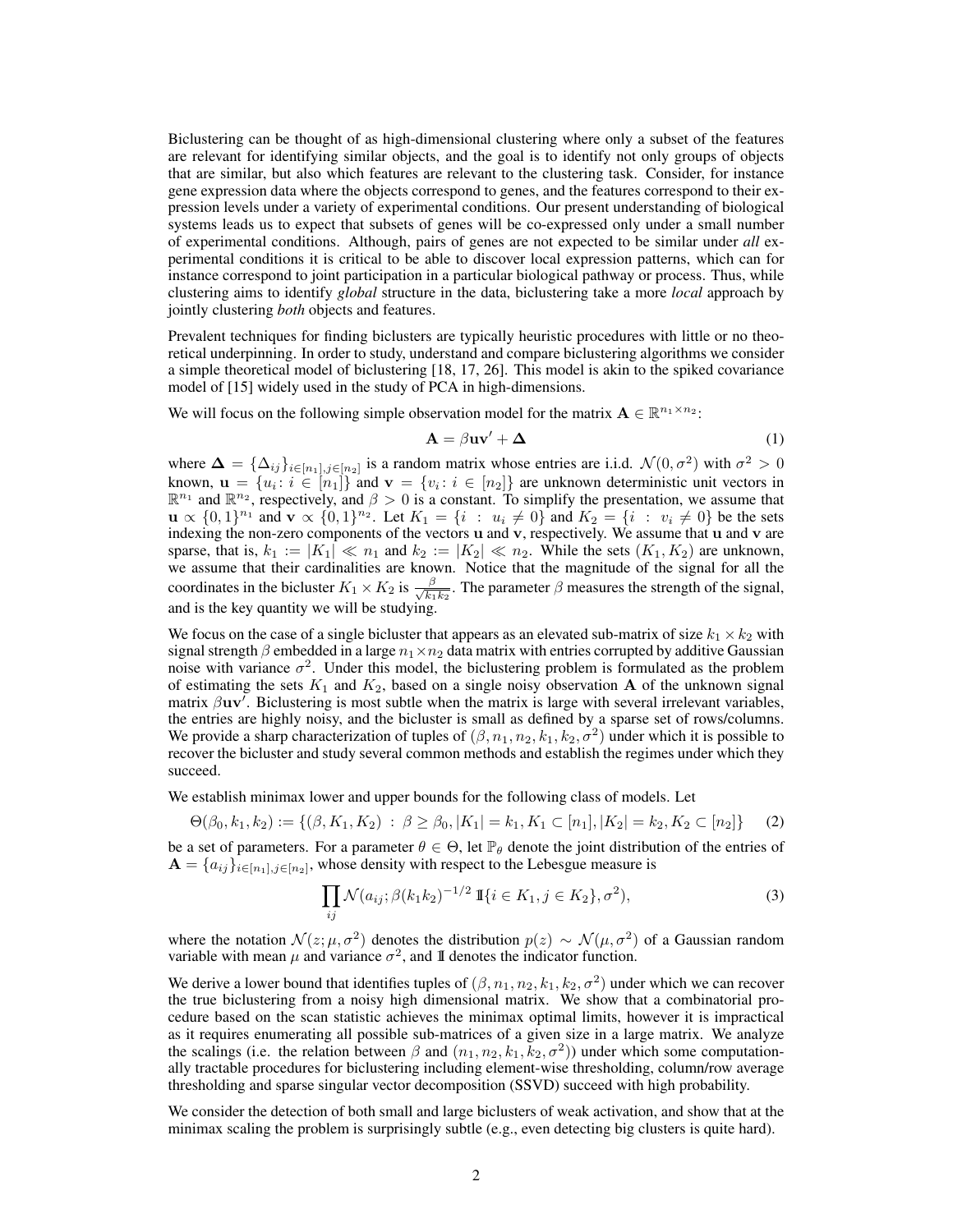In Table 1, we describe our main findings and compare the scalings under which the various algorithms succeed.

| Algorithm      | Combinatorial | <b>Thresholding</b> | Row/Column Averaging                                             | Sparse SVD |
|----------------|---------------|---------------------|------------------------------------------------------------------|------------|
| SNR scaling    | Minimax       | Weak                | Intermediate                                                     | Weak       |
| Bicluster size | Any           | Any                 | $(n_1^{1/2+\alpha} \times n_2^{1/2+\alpha}), \alpha \in (0,1/2)$ | Any        |
|                | Theorem 2     | Theorem 3           | Theorem 4                                                        | Theorem 5  |

Where the scalings are,

\n- 1. Minimax: 
$$
\beta \sim \sigma \max \left( \sqrt{k_1 \log(n_1 - k_1)}, \sqrt{k_2 \log(n_2 - k_2)} \right)
$$
\n- 2. Weak:  $\beta \sim \sigma \max \left( \sqrt{k_1 k_2 \log(n_1 - k_1)}, \sqrt{k_1 k_2 \log(n_2 - k_2)} \right)$
\n- 3. Intermediate (for large clusters):  $\beta \sim \sigma \max \left( \frac{\sqrt{k_1 k_2 \log(n_1 - k_1)}}{n_2^{\alpha}}, \frac{\sqrt{k_1 k_2 \log(n_2 - k_2)}}{n_1^{\alpha}} \right)$
\n

Element-wise thresholding does not take advantage of any structure in the data matrix and hence does not achieve the minimax scaling for any bicluster size. If the clusters are big enough row/column averaging performs better than element-wise thresholding since it can take advantage of structure. We also study a convex relaxation for sparse SVD, based on the DSPCA algorithm proposed by [11] that encourages the singular vectors of the matrix to be supported over a sparse set of variables. However, despite the increasing popularity of this method, we show that it is only guaranteed to yield a sparse set of singular vectors when the SNR is quite high, equivalent to element-wise thresholding, and fails for stronger scalings of the SNR.

#### 1.1 Related work

Due to its practical importance and difficulty biclustering has attracted considerable attention (for some recent surveys see [9, 27, 20, 22]). Broadly algorithms for biclustering can be categorized as either score-based searches, or spectral algorithms. Many of the proposed algorithms for identifying relevant clusters are based on heuristic searches whose goal is to identify large average sub-matrices or sub-matrices that are well fit by a two-way ANOVA model. Sun et. al. [26] provide some statistical backing for these exhaustive search procedures. In particular, they show how to construct a test via exhaustive search to distinguish when there is a small sub-matrix of weak activation from the "null" case when there is no bicluster.

The premise behind the spectral algorithms is that if there was a sub-matrix embedded in a large matrix, then this sub-matrix could be identified from the left and right singular vectors of A. In the case when exactly one of  $\bf{u}$  and  $\bf{v}$  is random, the model (1) can be related to the spiked covariance model of  $[15]$ . In the case when v is random, the matrix  $\bf{A}$  has independent columns and dependent rows. Therefore,  $A'A$  is a spiked covariance matrix and it is possible to use the existing theoretical results on the first eigenvalue to characterize the left singular vector of A. A lot of recent work has dealt with estimation of sparse eigenvectors of  $\mathbf{A}'\mathbf{A}$ , see for example [32, 16, 24, 31, 2]. For biclustering applications, the assumption that exactly one  $\bf{u}$  or  $\bf{v}$  is random, is not justifiable, therefore, theoretical results for the spiked covariance model do not translate directly. Singular vectors of the model (1) have been analyzed by [21], improving on earlier results of [6]. These results however are asymptotic and do not consider the case when u and v are sparse.

Our setup for the biclustering problem also falls in the framework of structured normal means multiple hypothesis testing problems, where for each entry in the matrix the hypotheses are that the entry has mean 0 versus an elevated mean. The presence of a bicluster (sub-matrix) however imposes structure on which elements are elevated concurrently. Recently, several papers have investigated the structured normal means setting for ordered domains. For example, [5] consider the detection of elevated intervals and other parametric structures along an ordered line or grid, [4] consider detection of elevated connected paths in tree and lattice topologies, [3] considers nonparametric cluster structures in a regular grid. In addition, [1] consider testing of different elevated structures in a general but known graph topology. Our setup for the biclustering problem requires identification of an elevated submatrix in an *unordered* matrix. At a high level, all these results suggest that it is possible to leverage the structure to improve the SNR threshold at which the hypothesis testing problem is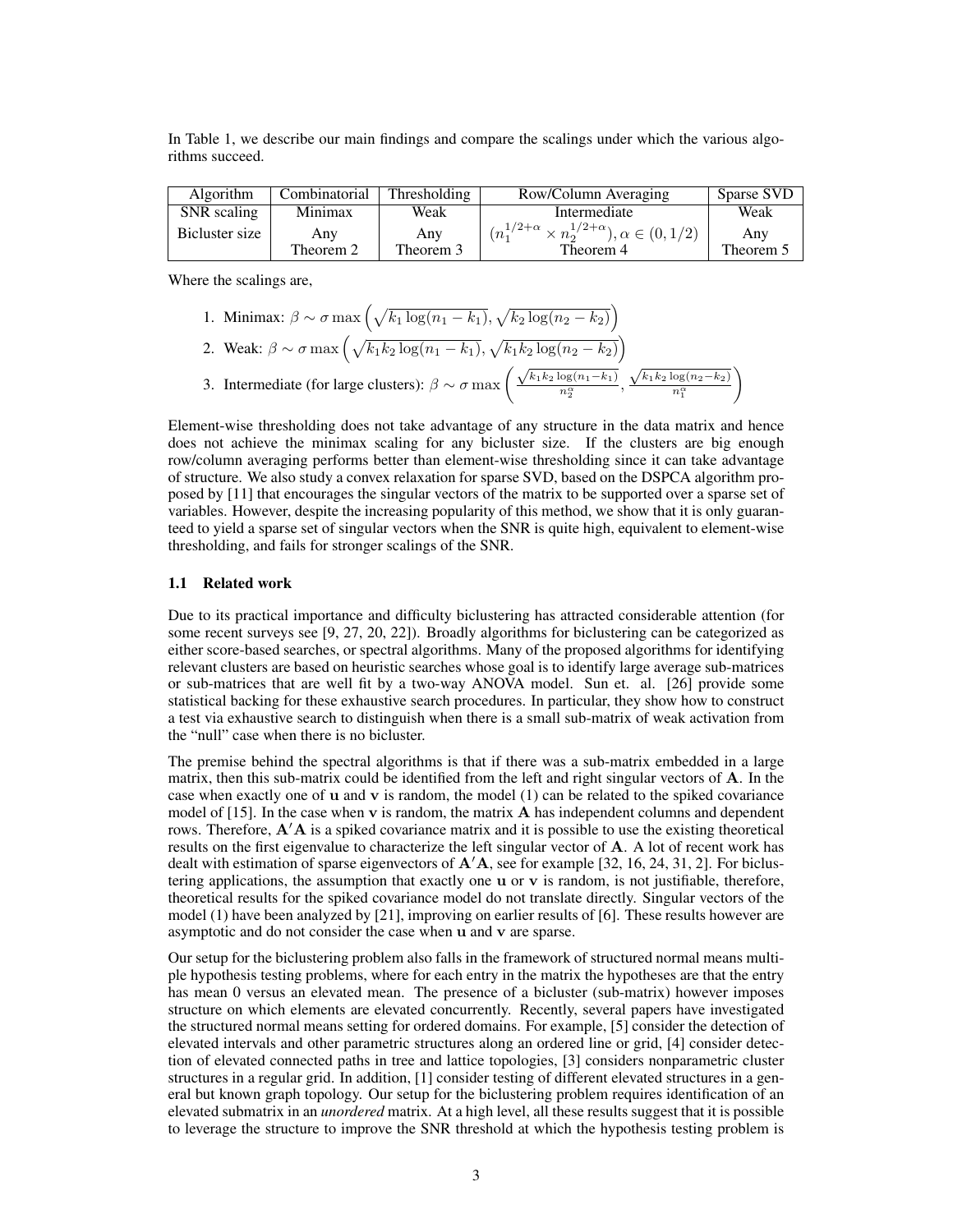feasible. However, computationally efficient procedures that achieve the minimax SNR thresholds are only known for a few of these problems. Our results for biclustering have a similar flavor, in that the minimax threshold requires a combinatorial procedure whereas the computationally efficient procedures we investigate are often sub-optimal.

The rest of this paper is organized as follows. In Section 2, we provide a lower bound on the minimum signal strength needed for successfully identifying the bicluster. Section 3 presents a combinatorial procedure which achieves the lower bound and hence is minimax optimal. We investigate some computationally efficient procedures in Section 4. Simulation results are presented in Section 5 and we conclude in Section 6. All proofs are deferred to the Appendix.

## 2 Lower bound

In this section, we derive a lower bound for the problem of identifying the correct bicluster, indexed by  $K_1$  and  $K_2$ , in model (1). In particular, we derive conditions on  $(\beta, n_1, n_2, k_1, k_2, \sigma^2)$  under which any method is going to make an error when estimating the correct cluster. Intuitively, if either the signal-to-noise ratio  $\beta/\sigma$  or the cluster size is small, the minimum signal strength needed will be high since it is harder to distinguish the bicluster from the noise.

**Theorem 1.** Let  $\alpha \in (0, \frac{1}{8})$  and

$$
\beta_{\min} = \beta_{\min}(n_1, n_2, k_1, k_2, \sigma)
$$
  
=  $\sigma \sqrt{\alpha} \max \left( \sqrt{k_1 \log(n_1 - k_1)}, \sqrt{k_2 \log(n_2 - k_2)}, \sqrt{\frac{k_1 k_2 \log(n_1 - k_1)(n_2 - k_1)}{k_1 + k_2 - 1}} \right)$ . (4)

*Then for all*  $\beta_0 \leq \beta_{\min}$ *,* 

$$
\inf_{\Phi} \sup_{\theta \in \Theta(\beta_0, k_1, k_2)} \mathbb{P}_{\theta}[\Phi(\mathbf{A}) \neq (K_1(\theta), K_2(\theta))] \ge \frac{\sqrt{M}}{1 + \sqrt{M}} \left(1 - 2\alpha - \frac{2\alpha}{\log M}\right) \xrightarrow{n_1, n_2 \to \infty} 1 - 2\alpha,
$$
\n(5)

*where*  $M = \min(n_1 - k_1, n_2 - k_2)$ ,  $\Theta(\beta_0, k_1, k_2)$  *is given in* (2) *and the infimum is over all measurable maps*  $\Phi : \mathbb{R}^{n_1 \times n_2} \mapsto 2^{[n_1]} \times 2^{[n_2]}$ .

The result can be interpreted in the following way: for any biclustering procedure  $\Phi$ , if  $\beta_0 \leq \beta_{\min}$ , then there exists some element in the model class  $\Theta(\beta_0, k_1, k_2)$  such that the probability of incorrectly identifying the sets  $K_1$  and  $K_2$  is bounded away from zero.

The proof is based on a standard technique described in Chapter 2.6 of [28]. We start by identifying a subset of parameter tuples that are hard to distinguish. Once a suitable finite set is identified, tools for establishing lower bounds on the error in multiple-hypothesis testing can be directly applied. These tools only require computing the Kullback-Leibler (KL) divergence between two distributions  $\mathbb{P}_{\theta_1}$  and  $\mathbb{P}_{\theta_2}$ , which in the case of model (1) are two multivariate normal distributions. These constructions and calculations are described in detail in the Appendix.

## 3 Minimax optimal combinatorial procedure

We now investigate a combinatorial procedure achieving the lower bound of Theorem 1, in the sense that, for any  $\theta \in \Theta(\beta_{\min}, k_1, k_2)$ , the probability of recovering the true bicluster  $(K_1, K_2)$  tends to one as  $n_1$  and  $n_2$  grow unbounded. This scan procedure consists in enumerating all possible pairs of subsets of the row and column indexes of size  $k_1$  and  $k_2$ , respectively, and choosing the one whose corresponding submatrix has the largest overall sum. In detail, for an observed matrix A and two candidate subsets  $\tilde{K}_1 \subset [n_1]$  and  $\tilde{K}_2 \subset [n_2]$ , we define the associated score  $\mathcal{S}(\tilde{K}_1, \tilde{K}_2) := \sum_{i \in \tilde{K}_1} \sum_{j \in \tilde{K}_2} a_{ij}$ . The estimated bicluster is the pair of subsets of sizes  $k_1$  and  $k_2$ two candidate subsets  $K_1 \subset [n_1]$  and  $K_2 \subset [n_2]$ , we define the associated score  $\mathcal{S}(K_1, K_2) :=$ highest score:

$$
\Psi(\mathbf{A}) := \underset{(\tilde{K}_1, \tilde{K}_2)}{\text{argmax}} \ \mathcal{S}(\tilde{K}_1, \tilde{K}_2) \quad \text{subject to} \quad |\tilde{K}_1| = k_1, \ |\tilde{K}_2| = k_2. \tag{6}
$$

The following theorem determines the signal strength  $\beta$  needed for the decoder  $\Psi$  to find the true bicluster.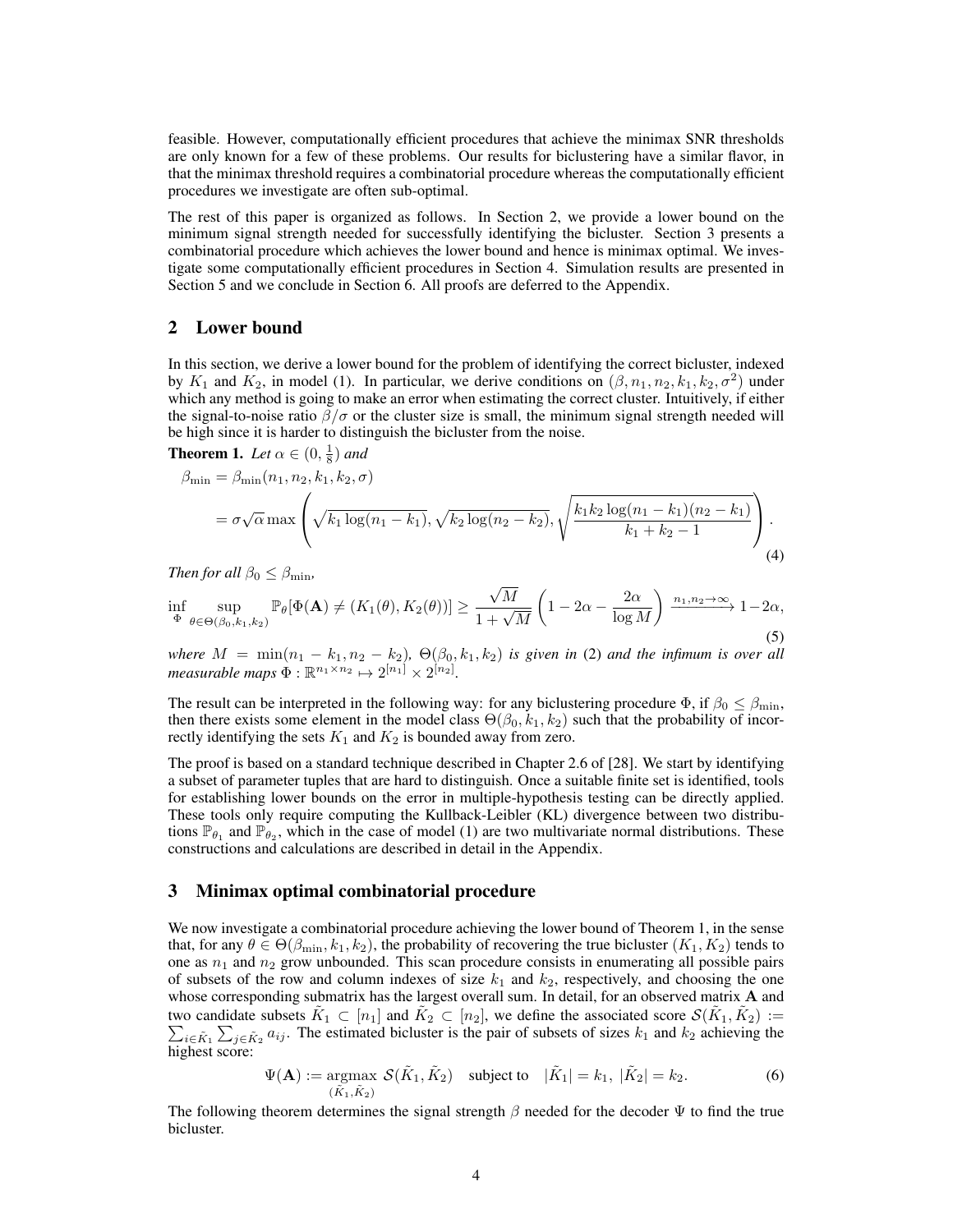**Theorem 2.** Let  $A \sim \mathbb{P}_{\theta}$  with  $\theta \in \Theta(\beta, k_1, k_2)$  and assume that  $k_1 \leq n_1/2$  and  $k_2 \leq n_2/2$ . If

$$
\beta \ge 4\sigma \max\left(\sqrt{k_1 \log(n_1 - k_1)}, \sqrt{k_2 \log(n_2 - k_2)}, \sqrt{\frac{2k_1 k_2 \log(n_1 - k_1)(n_2 - k_2)}{k_1 + k_2}}\right) \quad (7)
$$

*then*  $\mathbb{P}[\Psi(\mathbf{A}) \neq (K_1, K_2)] \leq 2[(n_1 - k_1)^{-1} + (n_2 - k_2)^{-1}]$  where  $\Psi$  is the decoder defined in (6).

Comparing to the lower bound in Theorem 1, we observe that the combinatorial procedure using the decoder  $\Psi$  that looks for all possible clusters and chooses the one with largest score achieves the lower bound up to constants. Unfortunately, this procedure is not practical for data sets commonly encountered in practice, as it requires enumerating all  $\binom{n_1}{k_1}\binom{n_2}{k_2}$  possible sub-matrices of size  $k_1 \times$ *k*2. The combinatorial procedure requires the signal to be positive, but not necessarily constant throughout the bicluster. In fact it is easy to see that provided the average signal in the bicluster is larger than that stipulated by the theorem this procedure succeeds with high probability irrespective of how the signal is distributed across the bicluster. Finally, we remark that the estimation of the cluster is done under the assumption that  $k_1$  and  $k_2$  are known. Establishing minimax lower bounds and a procedure that adapts to unknown  $k_1$  and  $k_2$  is an open problem.

# 4 Computationally efficient biclustering procedures

In this section we investigate the performance of various procedures for biclustering, that, unlike the optimal scan statistic procedure studied in the previous section, are computationally tractable. For each of these procedures however, computational ease comes at the cost of suboptimal performance: recovery of the true bicluster is only possible if the  $\beta$  is much larger than the minimax signal strength of Theorem 1.

#### 4.1 Element-wise thresholding

The simplest procedure that we analyze is based on element-wise thresholding. The bicluster is estimated as

$$
\Psi_{\text{thr}}(\mathbf{A}, \tau) := \{ (i, j) \in [n_1] \times [n_2] : |a_{ij}| \ge \tau \}
$$
\n(8)

where  $\tau > 0$  is a parameter. The following theorem characterizes the signal strength  $\beta$  required for the element-wise thresholding to succeed in recovering the bicluster.

**Theorem 3.** Let  $A \sim \mathbb{P}_{\theta}$  with  $\theta \in \Theta(\beta, k_1, k_2)$  and fix  $\delta > 0$ . Set the threshold  $\tau$  as

$$
\tau = \sigma \sqrt{2 \log \frac{(n_1 - k_1)(n_2 - k_2) + k_1(n_2 - k_2) + k_2(n_1 - k_1)}{\delta}}.
$$

*If*

$$
\beta \ge \sqrt{k_1 k_2} \sigma \left( \sqrt{2 \log \frac{k_1 k_2}{\delta}} + \sqrt{2 \log \frac{(n_1 - k_1)(n_2 - k_2) + k_1(n_2 - k_2) + k_2(n_1 - k_1)}{\delta}} \right)
$$

then 
$$
\mathbb{P}[\Psi_{\text{thr}}(\mathbf{A}, \tau) \neq K_1 \times K_2] = o(\delta/(k_1 k_2)).
$$

Comparing Theorem 3 with the lower bound in Theorem 1, we observe that the signal strength  $\beta$  needs to be  $\mathcal{O}(\max(\sqrt{k_1}, \sqrt{k_2}))$  larger than the lower bound. This is not surprising, since the element-wise thresholding is not exploiting the structure of the problem, but is assuming that the large elements of the matrix A are positioned randomly. From the proof it is not hard to see that this upper bound is tight up to constants, i.e. if  $\beta \leq$  $\int_{c}^{1}$   $c\sqrt{k_{1}k_{2}}\sigma\left(\sqrt{2\log\frac{k_{1}k_{2}}{\delta}}+\sqrt{2\log\frac{(n_{1}-k_{1})(n_{2}-k_{2})+k_{1}(n_{2}-k_{2})+k_{2}(n_{1}-k_{1})}{\delta}}\right)$ ◆ for a small enough constant *c* then thresholding will no longer recover the bicluster with probability at least  $1 - \delta$ . It is also worth noting that thresholding neither requires the signal in the bicluster to be constant nor positive provided it is larger in magnitude, at every entry, than the threshold specified in the theorem.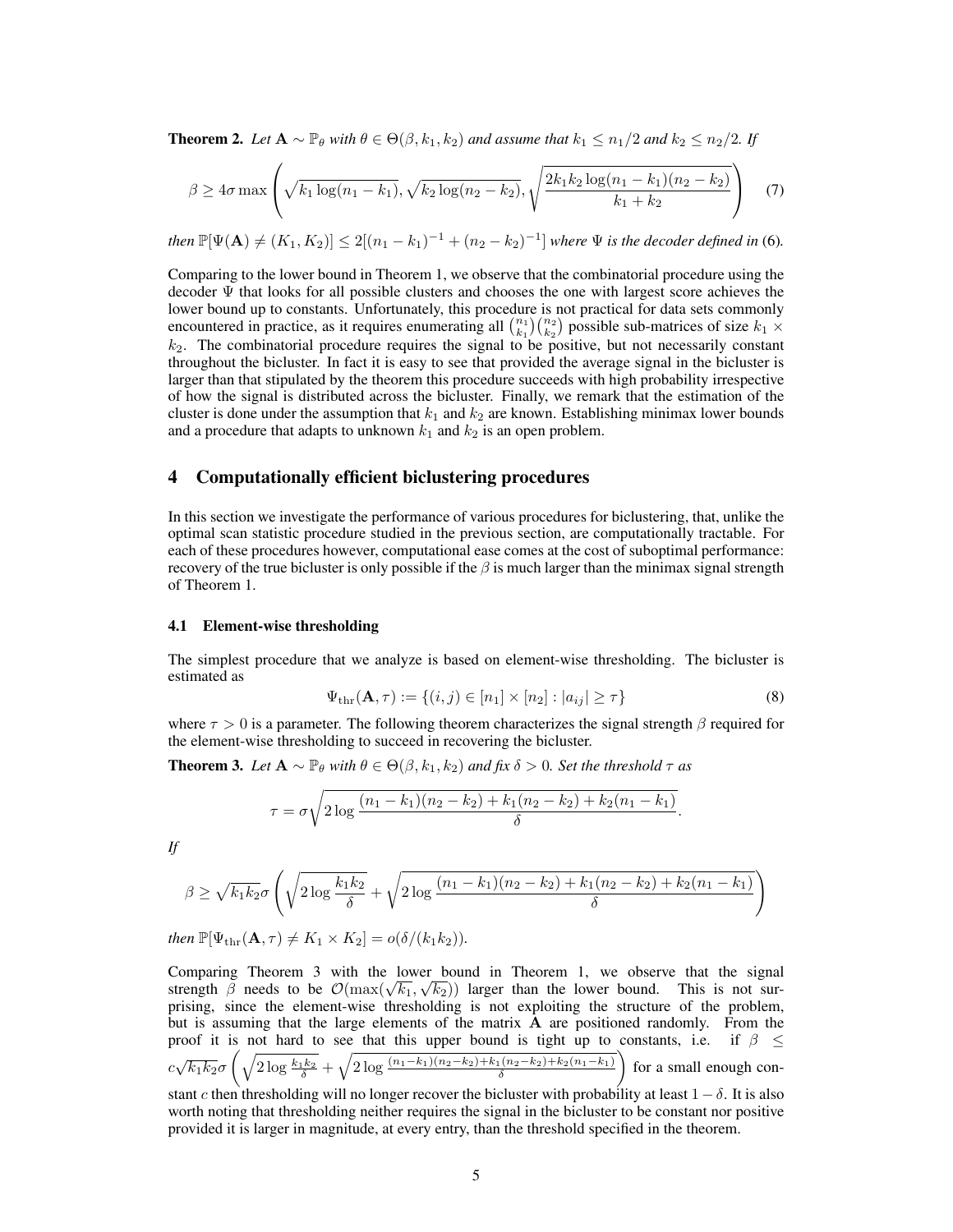#### 4.2 Row/Column averaging

Next, we analyze another a procedure based on column and row averaging. When the bicluster is large this procedure exploits the structure of the problem and outperforms the simple elementwise thresholding and the sparse SVD, which is discussed in the following section. The averaging procedure works only well if the bicluster is "large", as specified below, since otherwise the row or column average is dominated by the noise.

More precisely, the averaging procedure computes the average of each row and column of A and outputs the  $k_1$  rows and  $k_2$  columns with the largest average. Let  $\{r_{r,i}\}_{i\in[n_1]}$  and  $\{r_{c,j}\}_{j\in[n_2]}$  denote the positions of rows and columns when they are ordered according to row and column averages in descending order. The bicluster is estimated then as

$$
\Psi_{\text{avg}}(\mathbf{A}) := \{ i \in [n_1] : r_{r,i} \le k_1 \} \times \{ j \in [n_2] : r_{c,j} \le k_2 \}. \tag{9}
$$

The following theorem characterizes the signal strength  $\beta$  required for the averaging procedure to succeed in recovering the bicluster.

**Theorem 4.** Let  $\mathbf{A} \sim \mathbb{P}_{\theta}$  with  $\theta \in \Theta(\beta, k_1, k_2)$ . If  $k_1 = \Omega(n_1^{1/2+\alpha})$  and  $k_2 = \Omega(n_2^{1/2+\alpha})$ , where  $\alpha \in (0, 1/2)$  *is a constant and,* 

$$
\beta \ge 4\sigma \max\left(\frac{\sqrt{k_1k_2\log(n_1-k_1)}}{n_2^{\alpha}}, \frac{\sqrt{k_1k_2\log(n_2-k_2)}}{n_1^{\alpha}}\right)
$$

*then*  $\mathbb{P}[\Psi(\mathbf{A}) \neq (K_1, K_2)] \leq [n_1^{-1} + n_2^{-1}].$ 

Comparing to Theorem 3, we observe that the averaging requires lower signal strength than the element-wise thresholding when the bicluster is large, that is,  $k_1 = \Omega(\sqrt{n_1})$  and  $k_2 = \Omega(\sqrt{n_2})$ . Unless both  $k_1 = \mathcal{O}(n_1)$  and  $k_2 = \mathcal{O}(n_2)$ , the procedure does not achieve the lower bound of Theorem 1, however, the procedure is simple and computationally efficient. It is also not hard to show that this theorem is sharp in its characterization of the averaging procedure. Further, unlike thresholding, averaging requires the signal to be positive in the bicluster.

It is interesting to note that a large bicluster can also be identified without assuming the normality of the noise matrix  $\Delta$ . This non-parametric extension is based on a simple sign-test, and the details are provided in Appendix.

#### 4.3 Sparse singular value decomposition (SSVD)

An alternate way to estimate  $K_1$  and  $K_2$  would be based on the singular value decomposition (SVD), i.e. finding  $\tilde{u}$  and  $\tilde{v}$  that maximize  $\langle \tilde{u}, A\tilde{v} \rangle$ , and then threshold the elements of  $\tilde{u}$  and  $\tilde{v}$ . Unfortunately, such a method would perform poorly when the signal  $\beta$  is weak and the dimensionality is high, since, due to the accumulation of noise,  $\tilde{u}$  and  $\tilde{v}$  are poor estimates of u and v and and do not exploit the fact that u and v are sparse.

In fact, it is now well understood [8] that SVD is strongly inconsistent when the signal strength is weak, i.e.  $\angle(\tilde{\mathbf{u}}, \mathbf{u}) \rightarrow \pi/2$  (and similarly for v) almost surely. See [26] for a clear exposition and discussion of this inconsistency in the SVD setting.

To properly exploit the sparsity in the singular vectors, it seems natural to impose a cardinality constraint to obtain a sparse singular vector decomposition (SSVD):

$$
\max_{\mathbf{u}\in\mathbf{S}^{n_1-1},\mathbf{v}\in\mathbf{S}^{n_2-1}}\langle\mathbf{u},\mathbf{A}\mathbf{v}\rangle\quad\text{subject to}\quad||\mathbf{u}||_0\leq k_1,\ ||\mathbf{v}||_0\leq k_2,
$$

which can be further rewritten as

$$
\max_{\mathbf{Z} \in \mathbb{R}^{n_2 \times n_1}} \text{tr } \mathbf{A} \mathbf{Z} \quad \text{subject to} \quad \mathbf{Z} = \mathbf{v} \mathbf{u}', \ ||\mathbf{u}||_2 = 1, \ ||\mathbf{v}||_2 = 1, \ ||\mathbf{u}||_0 \le k_1, \ ||\mathbf{v}||_0 \le k_2. \tag{10}
$$

The above problem is non-convex and computationally intractable.

Inspired by the convex relaxation methods for sparse principal component analysis proposed by [11], we consider the following relaxation the SSVD:

$$
\max_{\mathbf{X} \in \mathbb{R}^{(n_1+n_2)\times(n_1+n_2)}} \text{tr } \mathbf{A} \mathbf{X}^{21} - \lambda \mathbf{1}' |\mathbf{X}^{21}| \mathbf{1} \quad \text{subject to} \quad \mathbf{X} \succeq \mathbf{0}, \text{tr } \mathbf{X}^{11} = 1, \text{tr } \mathbf{X}^{22} = 1, \quad (11)
$$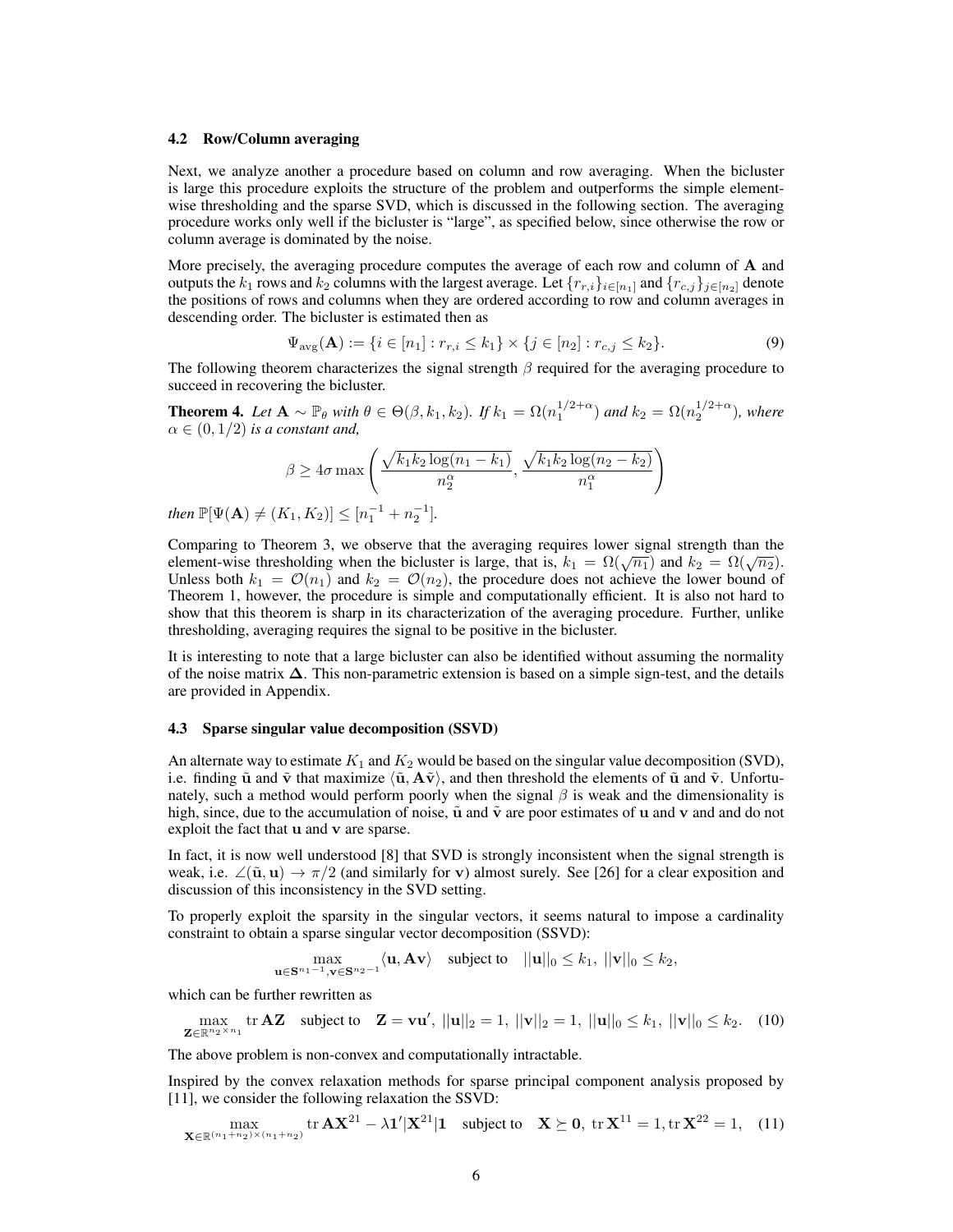where  $X$  is the block matrix

$$
\left[\begin{array}{cc}\mathbf{X}^{11} & \mathbf{X}^{12}\\ \mathbf{X}^{21} & \mathbf{X}^{22}\end{array}\right]
$$

with the block  $X^{21}$  corresponding to Z in (10). If the optimal solution  $\hat{X}$  is of rank 1, then, necessarily,  $\widehat{\mathbf{X}} = \begin{pmatrix} \widehat{\mathbf{u}} \\ \widehat{\mathbf{v}} \end{pmatrix}$  $( \widehat{\mathbf{u}}' \widehat{\mathbf{v}}')$ . Based on the sparse singular vectors  $\widehat{\mathbf{u}}$  and  $\widehat{\mathbf{v}}$ , we estimate the bicluster as

$$
\hat{K}_1 = \{ j \in [n_1] : \hat{u}_j \neq 0 \} \quad \text{and} \quad \hat{K}_2 = \{ j \in [n_2] : \hat{v}_j \neq 0 \}. \tag{12}
$$

The user defined parameter  $\lambda$  controls the sparsity of the solution  $\hat{X}^{21}$ , and, therefore, provided the solution is of rank one, it also controls the sparsity of the vectors  $\hat{u}$  and  $\hat{v}$  and of the estimated bicluster.

The following theorem provides *sufficient* conditions for the solution  $\hat{\mathbf{X}}$  to be rank one and to recover the bicluster.

**Theorem 5.** *Consider the model in* (1)*. Assume*  $k_1 \approx k_2$  *and*  $k_1 \leq n_1/2$  *and*  $k_2 \leq n_2/2$ *. If*  $\beta \geq 2\sigma\sqrt{k_1k_2\log(n_1-k_1)(n_2-k_2)}$  (13)

then the solution  $\widehat{\bf X}$  of the optimization problem in (11) with  $\lambda=\frac{\beta}{2\sqrt{k_1k_2}}$  is of rank  $1$  with probability  $1 - \mathcal{O}(k_1^{-1})$ . Furthermore, we have that  $(\widehat{K}_1, \widehat{K}_2) = (K_1, K_2)$  with probability  $1 - \mathcal{O}(k_1^{-1})$ .

It is worth noting that SSVD correctly recovers *signed* vectors  $\hat{u}$  and  $\hat{v}$  under this signal strength. In particular, the procedure works even if the *u* and *v* in Equation 1 are signed.

The following theorem establishes *necessary* conditions for the SSVD to have a rank 1 solution that correctly identifies the bicluster.

**Theorem 6.** *Consider the model in* (1)*. Fix*  $c \in (0, 1/2)$ *. Assume that*  $k_1 \approx k_2$  *and*  $k_1 = o(n^{1/2-c})$ *and*  $k_2 = o(n_2^{1/2-c})$ *.* If

$$
\beta \le 2\sigma \sqrt{ck_1k_2 \log \max(n_1 - k_1, n_2 - k_2)},\tag{14}
$$

with  $\lambda = \frac{\beta}{2\sqrt{k_1k_2}}$  then the optimization problem (11) does not have a rank 1 solution that correctly *recovers the sparsity pattern with probability at least*  $1 - \mathcal{O}(\exp(-(\sqrt{k_1} + \sqrt{k_2})^2))$  *for sufficiently large*  $n_1$  *and*  $n_2$ *.* 

From Theorem 6 observe that the sufficient conditions of Theorem 5 are sharp. In particular, the two theorems establish that the SSVD does not establish the lower bound given in Theorem 1. The signal strength needs to be of the same order as for the element-wise thresholding, which is somewhat surprising since from the formulation of the SSVD optimization problem it seems that the procedure uses the structure of the problem. From numerical simulations in Section 5 we observe that although SSVD requires the same scaling as thresholding, it consistently performs slightly better at a fixed signal strength.

## 5 Simulation results

We test the performance of the three computationally efficient procedures on synthetic data: thresholding, averaging and sparse SVD. For sparse SVD we use an implementation posted online by [11]. We generate data from (1) with  $n = n_1 = n_2$ ,  $k = k_1 = k_2$ ,  $\sigma^2 = 1$  and  $\mathbf{u} = \mathbf{v} \propto (\mathbf{1}'_k, \mathbf{0}'_{n-k})'$ . For each algorithm we plot the Hamming fraction (i.e. the Hamming distance between  $s_{\hat{u}}$  and  $s_{u}$ <br>recealed to be between 0 and 1) against the recealed sample size. In each assessme suggest the possible rescaled to be between 0 and 1) against the rescaled sample size. In each case we average the results over 50 runs.

For thresholding and sparse SVD the rescaled scaling (x-axis) is  $\frac{\beta}{k\sqrt{\log(n-k)}}$  and for averaging the rescaled scaling (x-axis) is  $\frac{\beta n^{\alpha}}{k\sqrt{\log(n-k)}}$ . We observe that there is a sharp threshold between success and failure of the algorithms, and the curves show good agreement with our theory.

The vertical line shows the point after which successful recovery happens for all values of *n*. We can make a direct comparison between thresholding and sparse SVD (since the curves are identically rescaled) to see that at least empirically sparse SVD succeeds at a smaller scaling constant than thresholding even though their asymptotic rates are identical.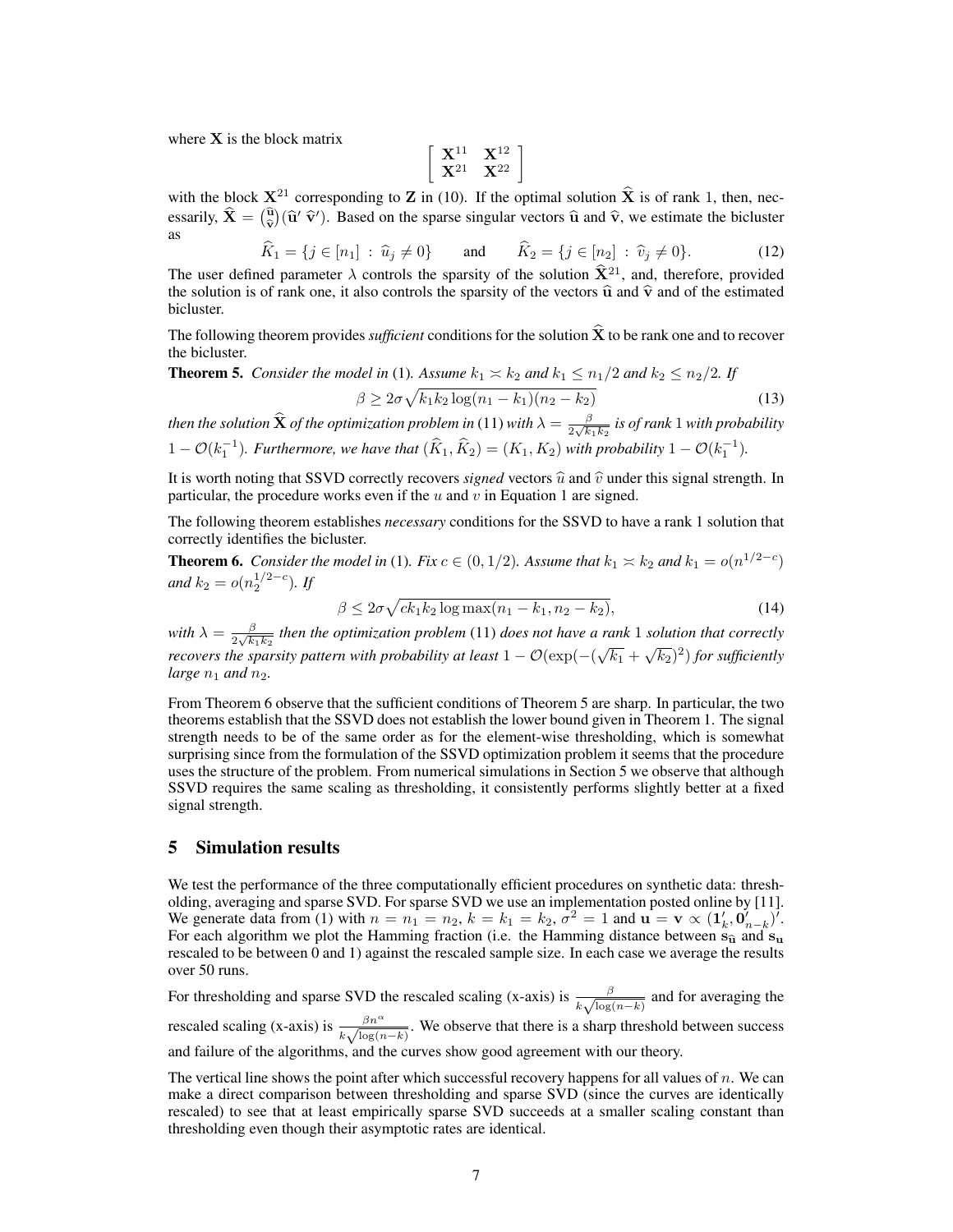

Figure 1: Thresholding: Hamming fraction versus rescaled signal strength.



Figure 2: Averaging: Hamming fraction versus rescaled signal strength.



Figure 3: Sparse SVD: Hamming fraction versus rescaled signal strength.

# 6 Discussion

In this paper, we analyze biclustering using a simple statistical model (1), where a sparse rank one matrix is perturbed with noise. Using this model, we have characterized the minimal signal strength below which no procedure can succeed in recovering the bicluster. This lower bound can be matched using an exhaustive search technique. However, it is still an open problem to find a computationally efficient procedure that is minimax optimal.

Amini et. al. [2] analyze the convex relaxation procedure proposed in [11] for high-dimensional sparse PCA. Under the minimax scaling for this problem they show that provided a rank-1 solution exists it has the desired sparsity pattern (they were however not able to show that a rank-1 solution exists with high probability). Somewhat surprisingly, we show that in the SVD case a rank-1 solution with the desired sparsity pattern *does not* exist with high probability. The two settings however are not identical since the noise in the spiked covariance model is Wishart rather than Gaussian, and has correlated entries. It would be interesting to analyze whether our negative result has similar implications for the sparse PCA setting.

The focus of our paper has been on a model with one cluster, which although simple, provides several interesting theoretical insights. In practice, data often contains multiple clusters which need to be estimated. Many existing algorithms (see e.g.  $[17]$  and  $[18]$ ) try to estimate multiple clusters and it would be useful to analyze these theoretically.

Furthermore, the algorithms that we have analyzed assume knowledge of the size of the cluster, which is used to select the tuning parameters. It is a challenging problem of great practical relevance to find data driven methods to select these tuning parameters.

# 7 Acknowledgments

We would like to thank Arash Amini and Martin Wainwright for fruitful discussions, and Larry Wasserman for his ideas, indispensable advice and wise guidance. This research is supported in part by AFOSR under grant FA9550-10-1-0382 and NSF under grant IIS-1116458. SB would also like to thank Jaime Carbonell and Srivatsan Narayanan for several valuable comments and thoughtprovoking discussions.